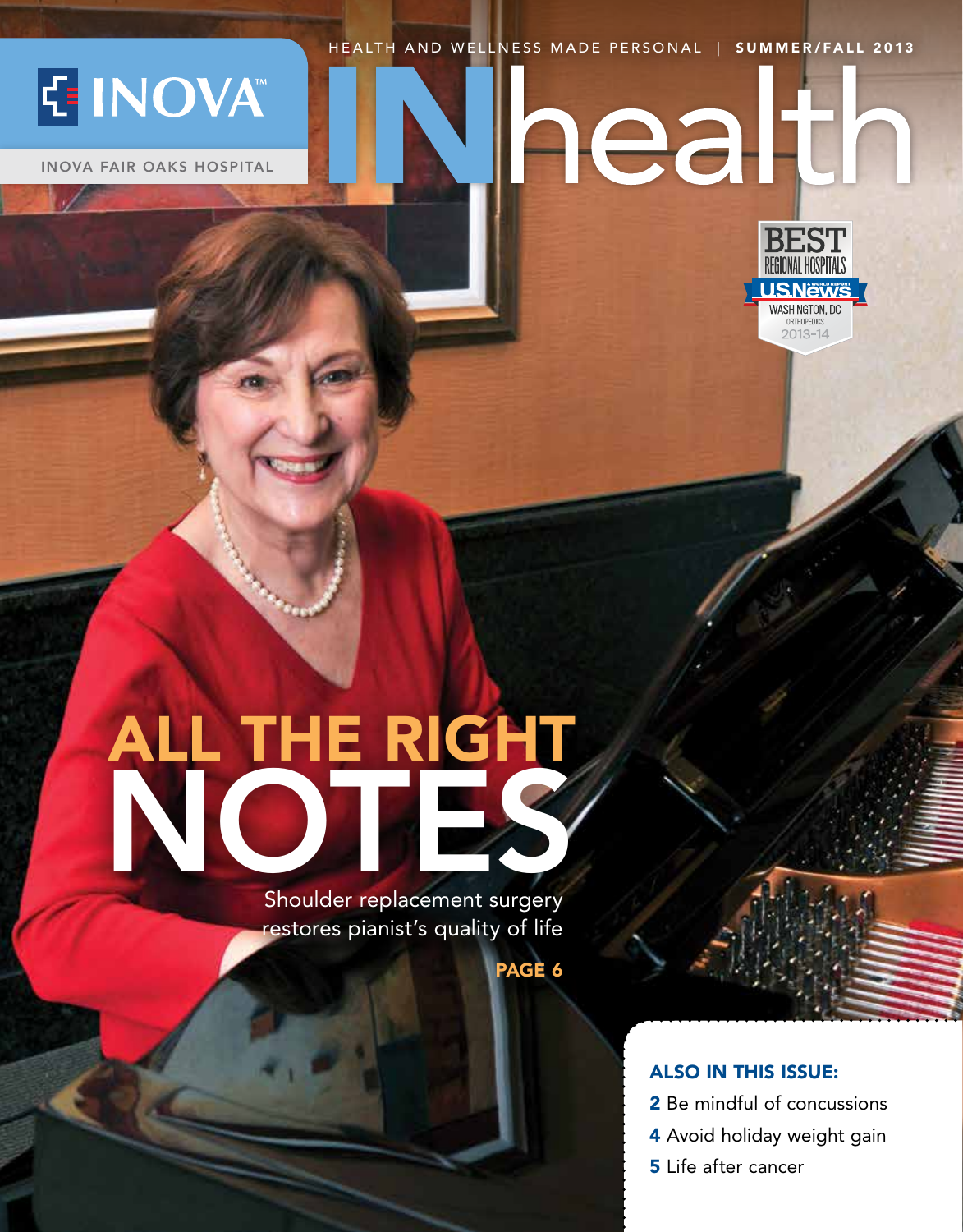

# ALL THE RIGHT IOT I

SHOULDER REPLACEMENT SURGERY RESTORES PIANIST'S QUALITY OF LIFE

### Barbara Donne endured excruciating

osteoarthritis pain in her right shoulder for many months, but when the agony affected her lifelong pastime — piano playing — she knew something had to be done.

Donne, 73, had retired from corporate life but kept up performing at concerts and teaching two dozen piano students. Cortisone injections and other medications, however, stopped making a dent in shoulder pain so bad she would awaken screaming in the night.

"I was compensating so much for the pain, I had absolutely no zip or energy to play the piano," recalls the mother and grandmother. "It was almost all-consuming to deal with the pain and losing my range of motion, and my arm felt heavy and not responsive. I wasn't able to live my life fully."

Not wanting to become addicted to painkillers, the Centreville, VA, resident consulted with Ryan Miyamoto, MD, an orthopedic surgeon and sports medicine specialist at Inova Fair Oaks Hospital, about shoulder replacement surgery. Donne was stunned — and thrilled — to hear Dr. Miyamoto's promise that the procedure would leave her right shoulder pain-free, and the replacement was done in June 2011.

### Growing Trend

Shoulder replacement surgery, in which a plastic and/or metal joint replaces the damaged joint, is becoming more common as the population ages and refinements have been made in the replacement joint, which is designed more compactly than in years past. According to the American Academy of Orthopaedic

### WHY SHOULDER Replacement?

Your doctor may recommend shoulder replacement surgery for a variety of reasons, especially if nonsurgical treatments such as medications and activity changes no longer help relieve pain. Patients who benefit typically have the following conditions:

- $\blacksquare$  Osteoarthritis of the shoulder joint, an age-related condition where the cartilage that cushions the bones of the shoulder softens and wears away.
- $\blacksquare$  Shoulder fractures, especially when the bone breaks into four or more pieces and would be difficult to repair.
- Avascular necrosis (also called osteonecrosis), which occurs when the blood supply to the bone is disrupted by factors such as chronic steroid use, alcohol abuse or sickle cell disease.

### Ask the Expert

### **Options for Rotator Cuff Tear & Shoulder Arthritis**

Ryan Miyamoto, MD, will offer a **FREE** lecture, "Options for Rotator Cuff Tear & Shoulder Arthritis," at noon on Oct. 1, at Inova Fair Oaks Medical Campus, Auditorium (the building located behind the main hospital). To register, visit *inova.org/* AskTheExpert or call 1.855.My.Inova (1.855.694.6682). To see a full listing of Ask the Expert lectures, see page 2 of the insert in the center of this newsletter.



Orthopedic Surgeon

Surgeons, about 53,000 people undergo shoulder replacement surgery in the United States each year (still a far cry from the 900,000 who have knee or hip replacement surgery). Replacement joints typically last for 15 to 20 years.

"I perform shoulder replacements multiple times every month," says Dr. Ryan Miyamoto, MD<br>
Orthopedic Surgeon 
Continued is the Miyamoto. "Even since four or five years